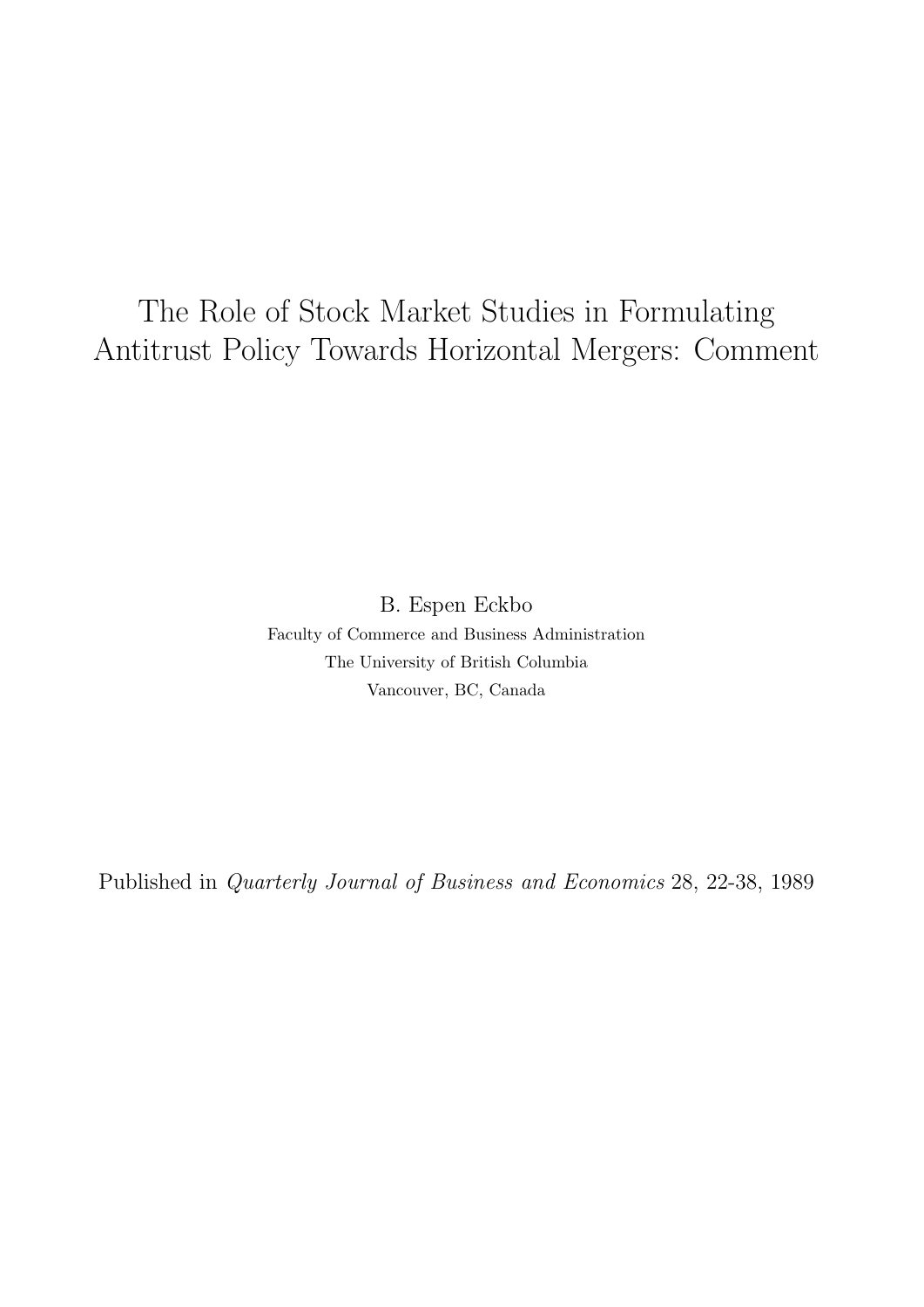"By contrast, antitrust enforcement authorities can and do pool information from all major sources and should have better information than investors. The enforcement authorities compel production of confidential documents and answers to interrogatories from the merging firms, their rivals, and their customers. As a consequence, one might seriously question the idea that it is possible to learn any more from the stock market." Werden and Williams (1989) (emphasis added).

## 1 Introduction

Since 1950, the Department of Justice (DOJ) and the Federal Trade Commission (FTC) have filed more than 500 antitrust suits against firms involved in mergers. The charge has been that these mergers reduce competition and thus violate Section 7 of the Clayton Act, the principal federal antitrust law regulating corporate mergers and acquisitions. Eckbo (1983) and Stillman (1983) offer a new approach to examining the anticompetitive significance of challenged mergers. This approach is to analyze the abnormal stock price performance of merging firms and their close competitors during acquisition and prosecution periods. The idea is that if a horizontal merger is expected to change competition in the merging firms' industry, the resulting change in product and factor prices will be anticipated at the time of the merger announcement, causing the merging firms and their rivals to earn abnormal stock returns. The direction of the abnormal returns to the rivals can be used to discriminate between alternative theories explaining the nature of the expected change in industry competition. Based on samples of horizontal mergers which were challenged under Section 7 prior to 1978, this methodology leads both Eckbo and Stillman to reject the proposition that the typical challenged merger would have been anti-competitive.

How can the government's apparent failure to prosecute anti-competitive mergers be explained? Eckbo and Wier (1985) examine the proposition that legal constraints in effect during the Eckbo and Stillman sample periods essentially prevented the agencies from obtaining the information needed for accurately judging a merger's competitive impact before filing a complaint. The implementation of the Hart–Scott–Rodino Antitrust Improvements Act in September 1978 significantly relaxed those constraints. A major purpose of this Act was to increase the precision with which defendants are chosen by providing the agencies with more information about potential Section 7 violations and more time to analyze the information before they take legal action.

In particular, the Hart–Scott–Rodino Act requires advance notification of mergers above a specified size, and it allows the agencies to defer legal completion of the transactions for a limited period time. Furthermore, it allows the agencies to request information of relevance for judging the competitive impact of a merger from third parties such as competitors of the merging firms. The response to such requests has apparently been of value to the agencies: in its 1983 annual report to Congress, the FTC states that this information "usually is sufficient . . . to make a prompt determination of the existence of any antitrust problems raised (by the merger)." By analyzing cases brought after the introduction of the Hart–Scott–Rodino Act, Eckbo and Wier test the proposition that the additional time and information granted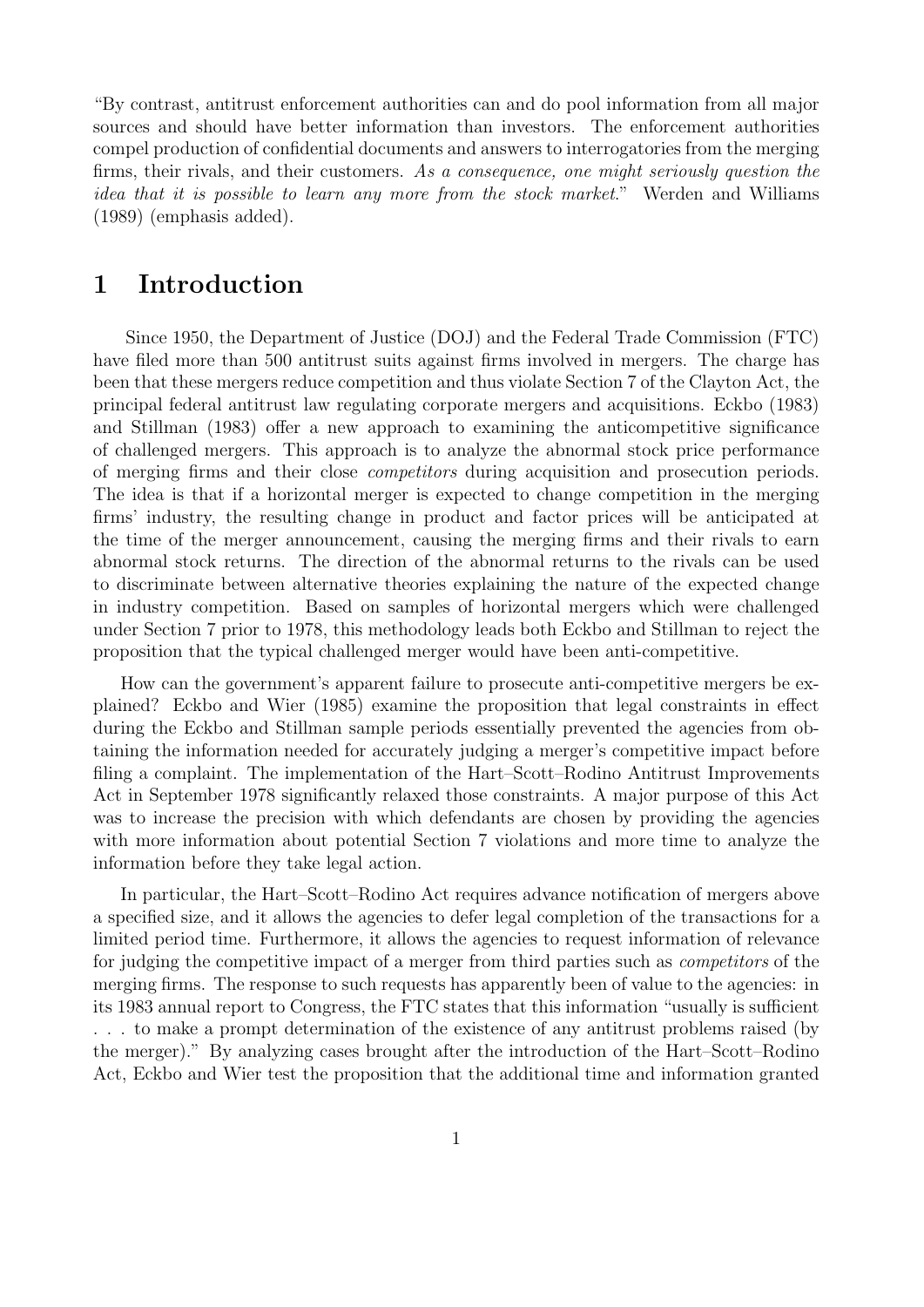the enforcement agencies in fact have improved their selectivity.

In section 2 of this comment, I summarize the basic methodology and findings of Eckbo and Wier (1985). In section 3 I critically examine several of the speculations made by Werden and Williams (1989) with respect to the quality of the event study methodology in general, and the evidence in Eckbo and Wier in particular. Some concluding remarks are given in section 4.

## 2 Summary of Eckbo and Wier (1985)

#### 2.1 Horizontal Mergers and Industry Competition: Hypotheses

Two general hypotheses explaining the sources of economic gains from horizontal mergers are the "market power" hypothesis and the "productive efficiency" hypothesis. The predictions of these two hypotheses for the abnormal returns to the merging firms and their rivals are summarized in Table 1. The abnormal returns are associated with events that either increase or decrease the probability that a merger will be full consummated. Probability– increasing events are merger proposal announcements and announcements of pro–defendant Section 7 decisions. Probability–decreasing events are announcements of Section 7 complaints against mergers and pro–government Section 7 decisions. Since the "market power" and "productive efficiency" hypotheses have identical predictions for the abnormal returns to the *merging* firms, the abnormal returns to the *rival* firms are used to distinguish between the two hypotheses.

According to the "market power" hypothesis, a horizontal merger will encourage industry– wide collusion or dominant firm pricing, which causes an increase in (quality–adjusted) product price and/or a reduction in factor price. The resulting price change benefits all firms in the industry. Therefore, when a collusive merger is proposed, the market will impound the expected increase in future monopoly rents in the stock prices of the combining firms and their product market rivals. Conversely, the announcement of a subsequent antitrust complaint against the proposed (anticompetitive) merger reduces the probability that the merger will take place, leading to abnormal losses (i.e., reduced monopoly rents) for all industry members' shareholders. Further losses to the rival firms will occur when a pro– government decision about the suit is announced and the market realizes that there is a zero probability the merger will survive. A victory for the defendant will increase the probability of merger survival and produce positive abnormal stock returns to the rival firms.

In contrast, the "productive efficiency" hypothesis suggests that mergers take place because the merger partners can lower production and/or distribution costs by combining their productive resources. The fact that a merged firm under this hypothesis becomes a tougher competitor –placing the rivals at a competitive disadvantage– tends to reduce the market value of the rivals when the merger proposal is announced. However, the prediction of the efficiency hypothesis is more complex: The merger announcement can also signal opportunities for productivity increases available to non–merging rivals, or the existence of undervalued resources owned also by the rival firms. Thus, depending on the relative magnitudes of the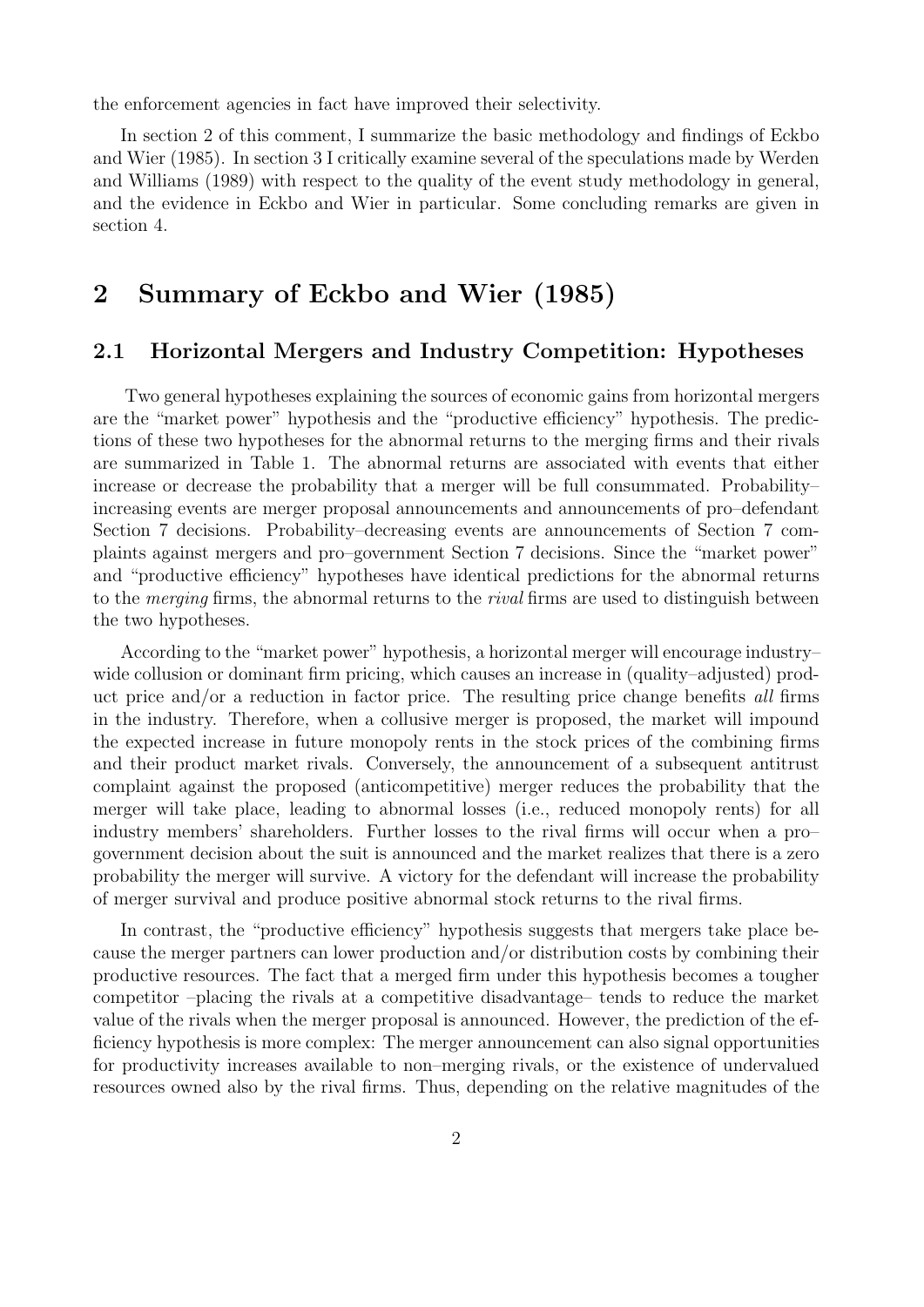negative competitive disadvantage effect and the positive information signaling effect, the net effect on the rival firms of the announcement of an efficient merger can be positive, zero or negative. What gives predictive content to the efficiency hypothesis is the fact that the announcement of a subsequent antitrust complaint (or a pro–government Section 7 decision) reverses the competitive disadvantage effect without removing any valuable efficiency– oriented information disseminated through the earlier proposal announcement. Thus, the efficiency hypothesis predicts zero or positive rival firm abnormal performance in response to the antitrust complaint.

The two studies by Eckbo and Stillman reject the market power hypothesis because rival firms do not show the predicted sequence of abnormal performance explained above. For example, Eckbo finds that rival firms of mergers challenged by the FTC show statistically significantly *gains* in response to the *complaint* announcement. As explained above, this is inconsistent with the collusion argument but consistent with the productive efficiency argument. This result is also consistent with a "pork barrel" model of the antitrust process, in which competitors of the merging firms are successful in invoking the public–administrative process to attack the efficient merger.

#### 2.2 Data Selection: Merging Firms and Competitors

The FTC and the DOJ gather information about mergers from numerous sources. In addition to the merging parties themselves, these generally include other firms potentially affected by the merger. Since 1978, when the Hart–Scott–Rodino Antitrust Improvements Act was implemented, merging companies must inform the agencies of a pending acquisition prior to completion. The enforcement agencies select cases largely on the basis of market share and industry concentration. The Justice Department's Merger Guidelines of 1968 contain bidder and target market shares that, until 1982, were likely to trigger an antitrust complaint. For example, a merger between two firms each having four percent of the sales in a market with a four–firm concentration ratio of 75 percent or more was likely to be challenged. The Department's current merger guidelines are somewhat "looser" than the old guidelines, but their focus remains on market structure.

The sample collected by Eckbo and Wier consists of 82 mergers challenged under Section 7 of the Clayton Act between January, 1963, and December, 1981. In each case, the bidder or the target firm and at least one rival were listed on the NYSE or AMEX at the time of the merger proposal. In order to examine the sensitivity of the earlier results to the selection of economically relevant rival firms, two sets of rivals were collected, one based on Eckbo's original five–digit Standard Industrial Classification (SIC) procedure and another set identified by the prosecuting agencies as rivals to the defendant firms. Identifying the latter set of rival firms involved reading case summaries in the American Bar Association Merger Case Digest and the Commerce Clearing House Trade Regulation Reporter. Where no rivals were mentioned, references given in the summaries to actual published reports of the cases were pursued. ALL NYSE–or AMEX–listed rivals mentioned in these sources are included in the second set of rivals. The total data base contains 82 portfolios of "SIC–based" rivals with an average of five rivals per case. Furthermore, there are "agency–based" rival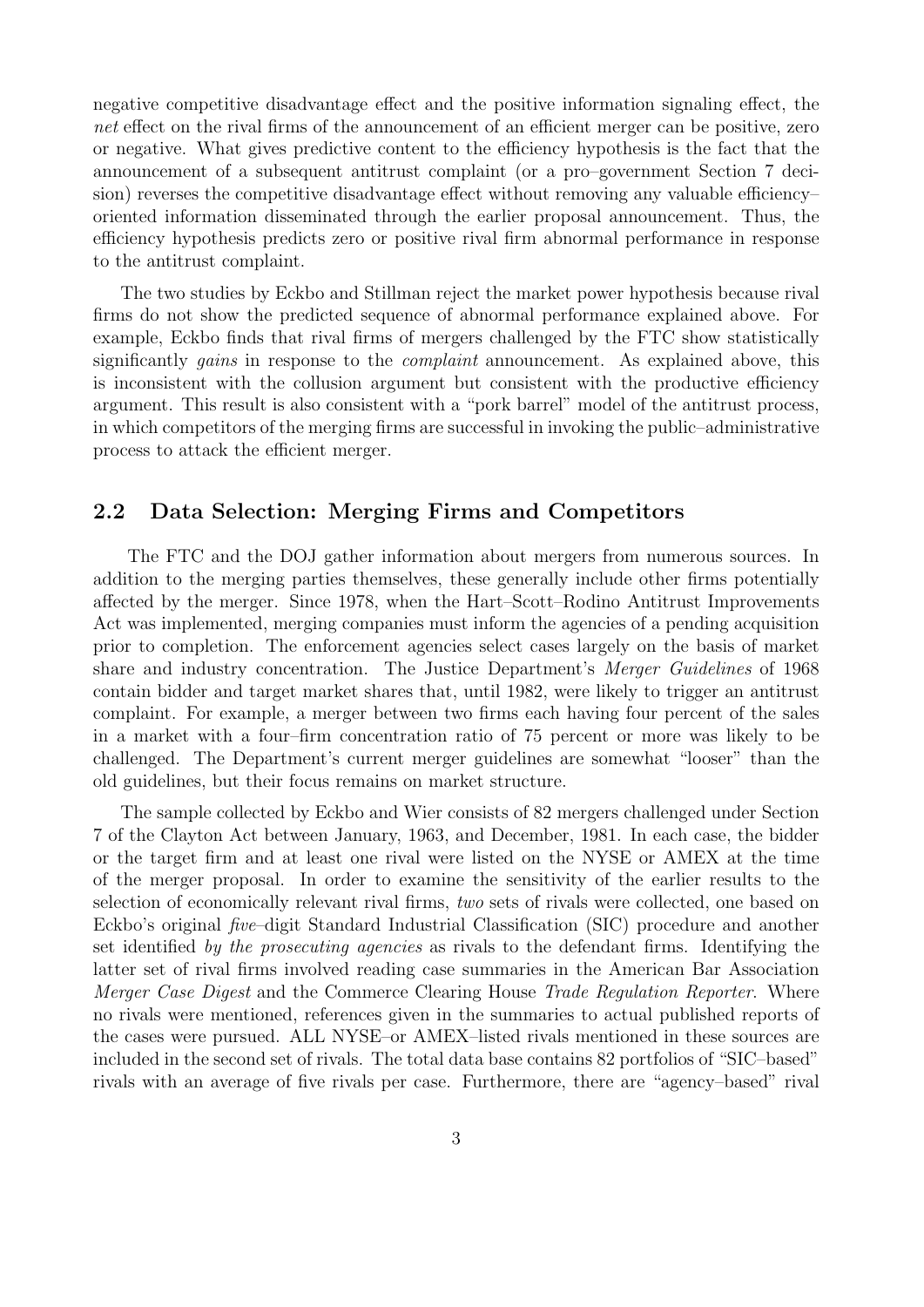portfolios for 36 of the 82 cases. The 36 agency–based rival portfolios contain an average of three rivals per case.

#### 2.3 The Abnormal Performance of Bidder and Target Firms

For each merger in the sample, Eckbo and Wier compute abnormal share price performance (the cumulative average abnormal return or CAAR) relative to each of the three consecutive announcements of the merger proposal, the antitrust complaint, and the case outcome. The estimation period is always 200 trading days before the event announcement day (day 0) through 10 trading days after the event day. To capture pre–announcement leakage of merger–related information, as well as any immediate post-announcement developments, they report results based on the period extending from 20 days before to 10 days after the event as well as the period from one day before to one day after the event.

Note first that both the market power and productive efficiency arguments presented above presume that managers act in their share–holders' interests. In other words, both arguments imply that the typical merger is a value–increasing investment project for the bidder and target firms. The results listed in Table 2 clearly support this assumption: Target firms earn, on average, large and significantly positive abnormal returns relative to the merger proposal date, with an abnormal return of 25.7 percent over day -20 through day 10, and 10.5 percent (more than fifteen standard deviations from zero) over the three–day interval -1 through 1. This result is generally consistent with most recent capital market based studies on mergers. Furthermore, the average bidder earns significantly positive abnormal returns of 3.0 percent over day -20 through day 10, and .80 percent (more than two standard deviations from zero) over the three–day period surrounding the announcement day. This performance is somewhat stronger than that typically observed for bidder firms in a randomly selected sample of merger proposals. However, this sample is clearly not randomly selected: almost every merger proposal in the data base was "successful" in the sense of being accepted by stockholder vote; the bidder and target firms are horizontally related in product markets; and the mergers were all chosen by the government for prosecution under Section 7 of the Clayton Act. It is possible that this selection process in fact captures the most profitable mergers regardless of their anticompetitive impact.

Eckbo and Wier also find that the abnormal performance of the merging firms relative to the antitrust complaint and final outcome announcements supports the hypothesis that the relief imposed in antimerger cases is costly for the defendant firm's stockholders. Bidder firms, and the targets which remain listed around the antitrust complaint and final outcome announcements, experience significantly negative abnormal returns in response to both announcements. For example, over the three days around the antitrust complaint announcement, bidder firms earn on average -1.4 percent abnormal return (significant at a 1 percent level) while on average target firms experience -7.6 percent abnormal losses over this event period. The negative abnormal return most likely reflects expected case–related (legal) expenses, interruption of productive activity during the case period, and cost associated with regulatory conditions frequently imposed on convicted or settling firms. Interestingly, they find that the magnitude of capitalized losses associated with final outcome announcements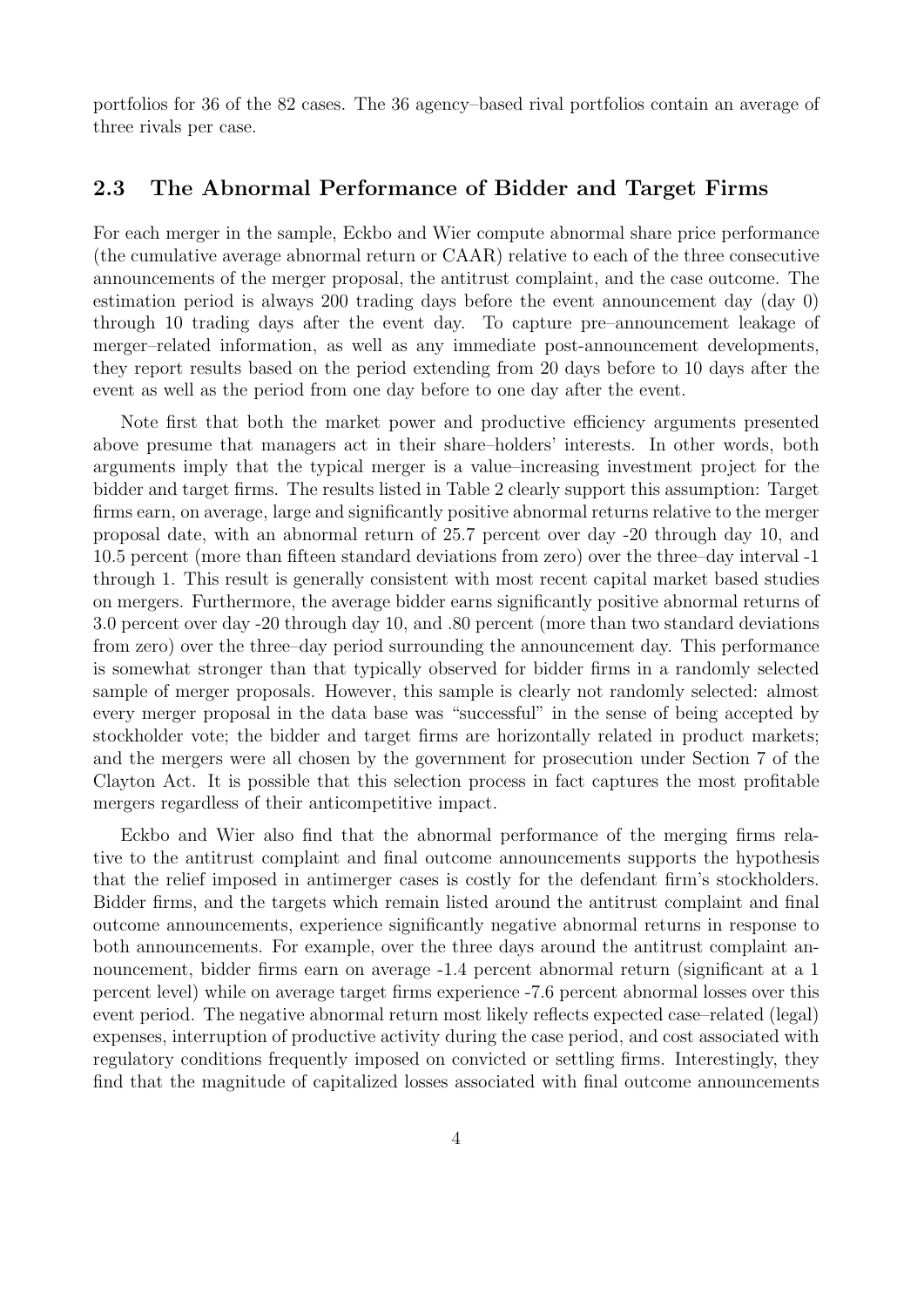depends on the actual outcome. Only cases resulting in merger cancellation or divestiture orders lead the market to further reduce the market value of defendant firms. Announcements of dismissal, or final judgments that do not involve divestiture, do not on average cause statistically significant changes in the equity value of defendant firms.

Given this evidence, one can reasonably expect the announcement of a complaint or final decision against a truly anticompetitive merger to affect the market value of the rival firms as well. Under the market power hypothesis, the larger the losses to defendant firms associated with complaints or final case outcome announcements, the larger the unanticipated increase in the expected costs of acquiring market power, and the larger the negative impact on rival firms. Tests of this prediction are summarized next.

### 2.4 The Abnormal Performance of Rival Firms

Eckbo and Wier pool the rival firms associated with a given merger into one (equally weighted) industry portfolio in order to account for any correlation of returns across firms in the same industry. The evidence indicates that rivals of challenged mergers earn significantly positive abnormal returns around merger proposal announcements, regardless of the procedure for selecting rival firms. As reported in Table 2 (which, for the purpose of this summary, focus on cases for which we could identify both sets of rival firms), portfolios of SIC–based rival firms earn on average 3.0 percent abnormal returns over day -20 through day 10 relative to proposal announcements (more than two standard deviations from zero.) A virtually identical picture emerges from the agency–based portfolios of rival firms. The 36 equal–weighted portfolios earn, on average, 3.3 percent abnormal returns over the same 31–day period.

Furthermore, the typical antitrust complaint and pro–government final outcome announcement *fails* to significantly *reduce* the equity value of rival firms, regardless of the rival firm selection procedure. In fact, the SIC–based rival firms earn a .3% positive average abnormal return over the three–day interval relative to antitrust complaint announcements. Furthermore, if anything, pro–government decisions are associated with larger (positive) abnormal returns for rival firms than are pro–defendant decisions.

When checked against the predictions listed in Table 1, it is clear that the evidence in Table 2 contradicts the market power hypothesis. On the other hand, the positive abnormal performance by rival firms relative to merger proposal announcements does suggest an information effect. Thus, Eckbo and Wier conclude that the typical merger proposal in their sample most likely reveals to the market that some resources also owned by the non–merging rival firms are currently undervalued, or that opportunities for productivity increases (which may have motivated the merger in the first place) are available also to the rival firms. Since the value to the rivals of this type of information is unlikely to depend on the eventual consummation of a proposed merger, a subsequent antitrust action against the proposed merger does not harm rival firms.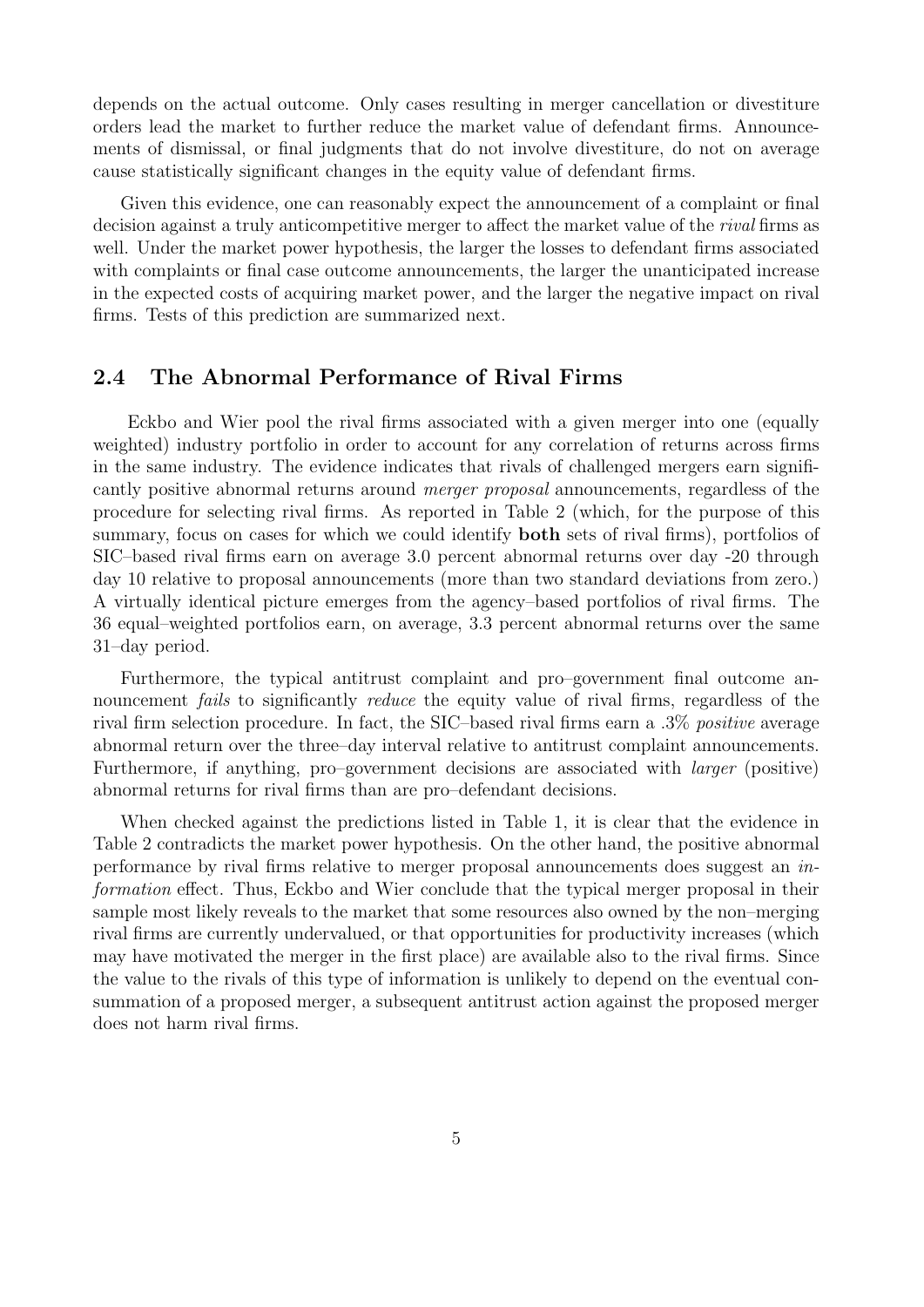#### 2.5 Cases Brought After the Antitrust Improvements Act

It is reasonable to expect that the increase in enforcement powers due to the Hart– Scott–Rodino Act has increased the precision with which the relevant markets and market shares of the merging firms can be identified. If the decision rules used by the agencies to select defendant firms can in fact identify truly anti–competitive mergers, improved ability to apply the rules should be reflected in the evidence based on mergers challenged after 1978, when the Act took effect. However, Eckbo and Wier fail to find any evidence consistent with the market power hypothesis in cases brought after September 1978. The abnormal returns to the bidders, targets and rival firms in these cases support at most the productive efficiency hypothesis. As indicated in Table 3, they find that rival firms earn a statistically significant 2.40 percent average abnormal return over the 31–day period surrounding proposal announcements both before and after September 1978. However, this positive rival firm performance does not on average represent monopoly rents since there is no evidence of significant reactions to the subsequent antitrust complaints or pro–government decisions. Since there is no significant difference between cases brought before and after September 1978, one cannot conclude that the Antitrust Improvements Act has improved the agencies' ability to select truly anti–competitive mergers for prosecution.

## 3 Comment on Werden and Williams (1989)

Werden and Williams are critical to the idea that one can use stock prices to second– guess the policy decisions of the antitrust enforcement agencies. Unfortunately, they do not present any evidence to shed further light on the basic validity of the collusion hypothesis. Thus, their criticism is purely speculative and, as pointed out below, they frequently confuse the issues. Further, their reference to "data errors" in Eckbo and Wier (1985) is plainly misleading.

#### 3.1 Methodological Issues

(1) "Merger events may be anticipated by the market" (p. 4).

True, but be careful: While bidder firms are often expected to undertake acquisitions as part of a merger program, the identity of the targets is largely unanticipated, as evidenced by the uniformly large and significant merger–induced revaluation of the target shares. If the target cannot be anticipated, then the identity of the rivals is a surprise too.

(2) "The antimerger law is largely self enforcing" (p. 4).

As argued in the original papers, the issue is not so much whether the law deters monopolistic mergers from being proposed but rather how many such mergers are being deterred. The burden of proof is on proponents of the deterrence argument to show empirically that the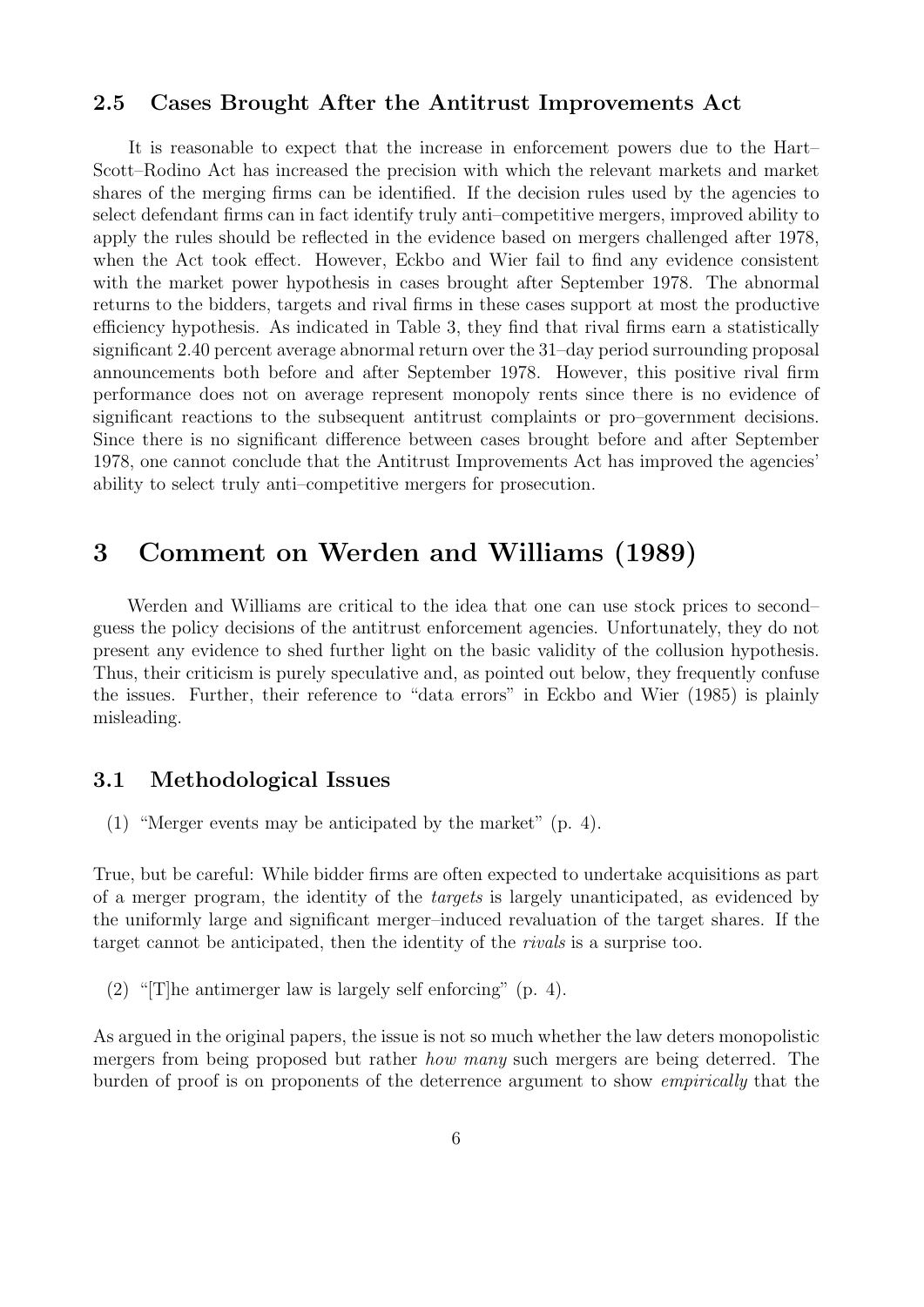benefits of deterence exceed the evidenced costs of antitrust enforcement. And don't forget that efficient mergers are detered too.

(3) "[U]nions [as opposed to stockholders] capture the lions share of monopoly profits" (p. 5).

This is an empirical allegation which no one has yet put to a serious test. However, if the statement is true, it undermines the concern that monopolistic mergers will be undertaken by wealth maximizing managers even in an unregulated environment.

(4) "[M]any rivals ... derive only a small portion of their revenues from the market or markets affected by the merger" (p. 5).

What Werden and Williams have in mind is that one cannot expect to detect a reaction to a merger event in the rival firms' stock prices. However, this ignores the significantly positive average rival firm performance documented by the original papers. In particular, it ignores the fact that Eckbo and Wier (1985) continue to strongly reject the collusion hypothesis based on the product market rivals cited in court documents prepared by the DOJ and the FTC.

(5) "[F]ailure to find collusive effects does not imply that a merger is not collusive" (p. 5).

This point is trivial. The evidence in the original papers have increased the *likelihood* that the collusion hypothesis is, in fact, false.

(6) "[A] pattern of rivals' abnormal returns consistent with collusion easily could occur for non-collusive mergers" (p. 6)

This is a restatement of the fact that the tests based on rival firms are one-sided: While the collusion hypothesis can be inconsistent with evidence based on rival firms (and is therefore testable), the efficiency/information hypothesis probably cannot (and is therefore not refutable). Since none of the original papers purport to test the efficiency argument, it is not clear why Werden and Williams insist that this point is "critical".

(7) "The benefits or costs of a merger generally will be distributed quite unevenly across rivals"  $(p.6)$ .

While this is certainly true for efficient mergers, the collusion hypothesis implies that all rival firms' stock prices will change in the same direction, which is essentially what the literature attempts to test. Eckbo (1985) also present direct test of the hypothesis that the abnormal return to all rivals are the same. This hypothesis is overwhelmingly rejected based on a standard chi-square (seemingly unrelated regression) test statistic.

(8) "A merger may produce efficiency effects in some affected markets and collusive effects in others" (p.6).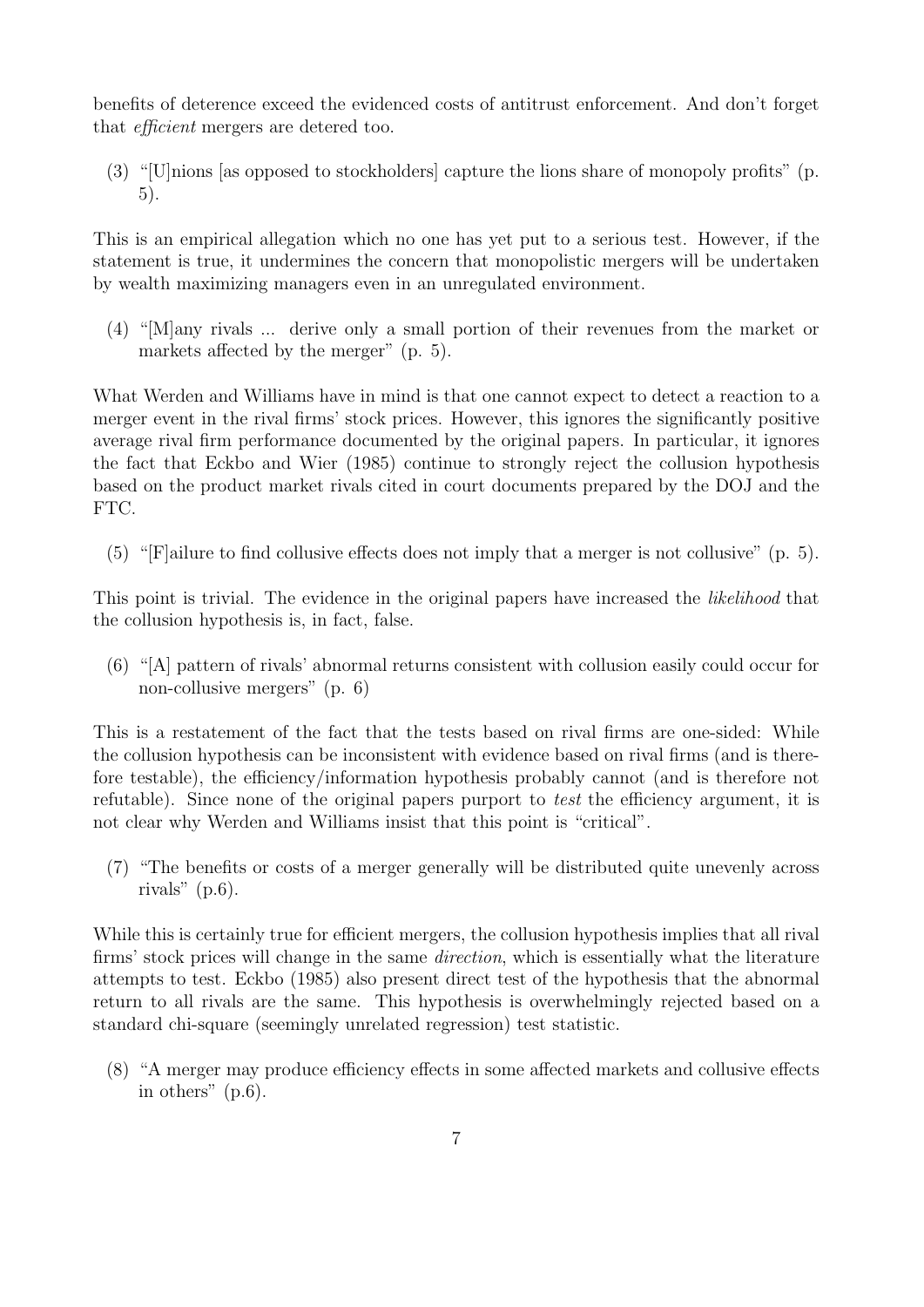True, but don't forget that the original studies all focused their tests on the product market listed in the case-related court documents. According to the enforcement agency's complaint, the merger would "monopolize" this particular market. Thus, the argument is spurious to the central issue of these papers.

(9) "It is likely that some of the mergers in the portfolio were collusive and some were efficient" (p.8).

First the word "likely" is empirically unfounded. Second, Eckbo (1983, 1985) and Eckbo and Wier (1985) present several statistics (in addition to the average abnormal return) which address this issue. For example, significance tests are performed on each individual case before the pooling of mergers take place. As a result, one obtains a distribution of t-values which reveals the number of cases with a collusion–consistent pattern of abnormal return within the sample. Third, for each case, Eckbo (1983) specifically conditions the test of the abnormal return associated with the complaint announcement on the market reaction to the previous merger proposal announcement (and finds that the market reaction to the two announcement appears to be independent, which contradicts the collusion hypothesis). Fourth, Eckbo (1985) performs a set of cross-sectional regressions based on industry concentration and market shares without finding further collusion-consistent evidence.

(10) "Eckbo and Wier arbitrarily consider several [event] 'windows' because they did not know exactly when the market received the new information ... Thus, aggregation implies that an incorrect window will be used for some, probably most, events" (p.8).

First, all event studies center the event on a predetermined news date, usually the Wall Street Journal announcement of the event. Clearly, the press date is the last date for which one can argue that the news have not yet been released to the market. This allows for a systematic selection of the event day across cases (i.e., a replicable sampling procedure). Thus, the "arbitrariness" alluded to by Werden and Williams is the fact that most event studies –including ours– also report several multi-day event periods around the event day in order to check whether the conclusions based on day 0 are biased in favor of the null hypothesis of zero abnormal returns. In other words, a study would be criticised for not providing the reader with information an abnormal stock returns behavior around the preselected event day. Thus, Werden and Williams put this process on its head. As is apparent from Eckbo (1983) and Eckbo and Wier (1985), the rejection of the collusion hypothesis is robust with respect to the choice of such multiple-day event windows.<sup>1</sup>

Finally, on p.6, Werden and Williams rediscovers the information argument developed by Eckbo (1983) and which is the main reason why the efficiency hypothesis cannot be refuted based on rival firms' abnormal returns alone. In particular, they emphasize that the rival firms' stock price, due to the information effect discussed in Eckbo and Wier, can increase in response to the complaint announcement even if the merger is collusive. That is, blocking

<sup>&</sup>lt;sup>1</sup>In footnote 8, Werden and Williams confuse the portfolios in Brown and Warner (1985) with the portfolios of rivals used in Eckbo and Wier. In fact, our study is quite representative of the type of studies where, according to Brown and Warner, the procedure for detecting even small abnormal returns is quite powerful.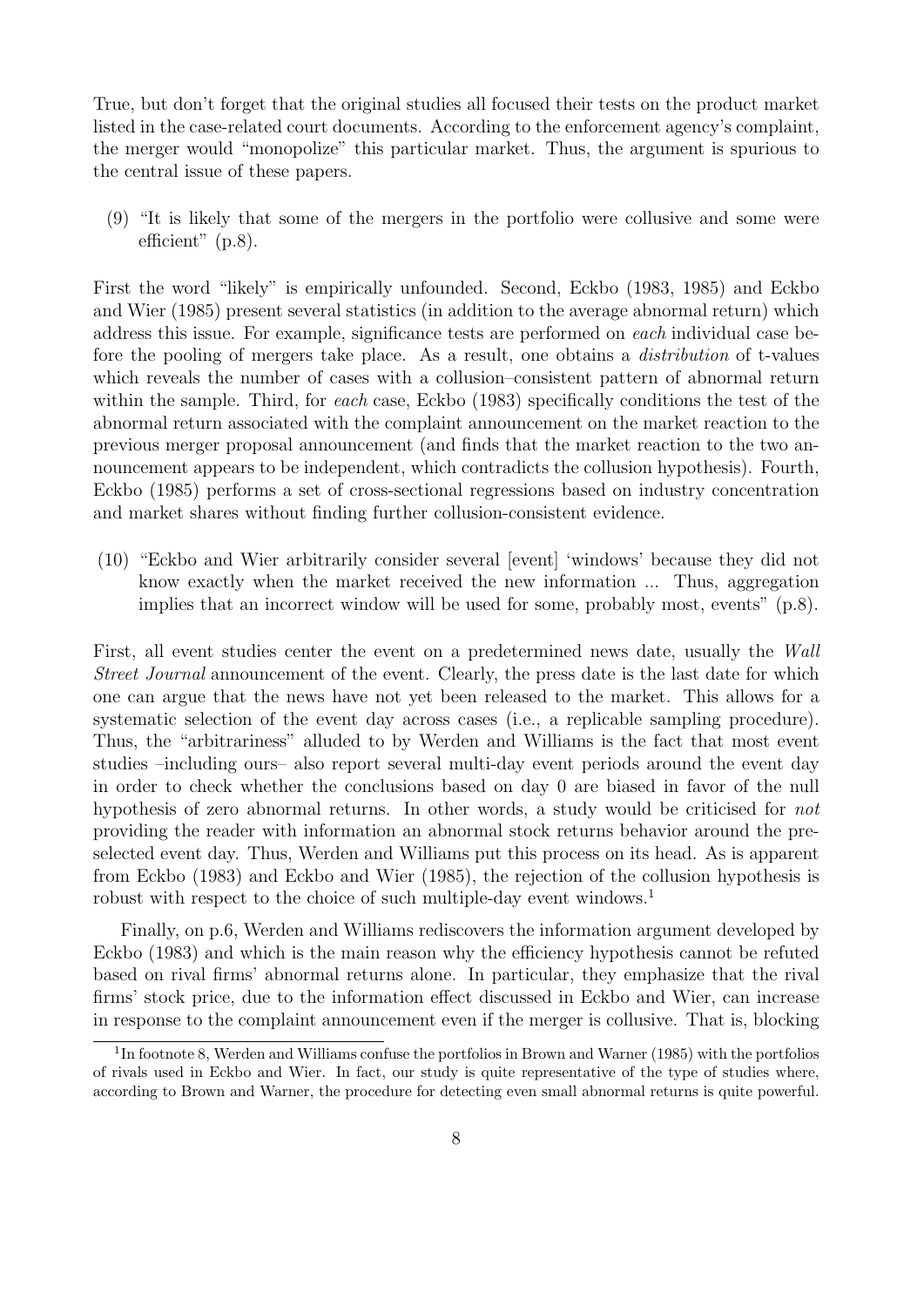a collusive merger is bad news for the rivals since the expected product price increase will not materialize. However, the possibility that one of the rivals might now become the target instead is good news.<sup>2</sup> The difference between Werden and Williams and Eckbo and Wier on this point is that only the former two authors believe that the net effect of these two opposing forces is likely to be positive. For the net effect to be positive, it must be the case that the actual benefits from becoming a target are substantially larger than the benefits of the initially proposed collusive merger.<sup>3</sup> The problem with this argument is that is difficult to explain why the initial merger was actually preferred by wealth maximizing bidders and targets in the first place, a point which is ignored by Werden and Williams.

#### 3.2 Data Problems in Eckbo and Wier (1985)?

(11) "There are many serious problems with the Eckbo and Wier [(1985)] study....[one of which is that].. their most recent merger occurred prior to the Justice Department's issuance of revised Merger Guidelines in 1982" (p. 9) ?!

This statement raises the suspicion that when Werden and Williams uses the words "data problems" they are really referring to the relevance of the evidence in Eckbo and Wier for current antitrust policy. In other words, very little of what they call "serious problems" concern the actual data used in our study. This suspicion is confirmed by reading their section 4.

More than thee years ago, The DOJ received (free of charge) the entire sample of 82 cases in Eckbo and Wier. Apparently, Werden and Williams proceeded to "throw out" 62 cases:

(12) "We initially screened the mergers to make sure that at least one of the merging firms' stock prices was significantly affected by both the announcement and the complaint. This was necessary to assure that sufficient new information was released to the market on those dates to have prompted significant rival stock price movements' (p.9).

Since Werden and Williams are not interested in testing the collusion hypothesis, I will refrain from elaborating on the obvious selection bias resulting from screening the data by "looking for outliers". It appears that the authors simply want to reduce the sample in order to provide some specific comments on the underlying data. Consistent with this, while they provide t-values for these 21 cases (without, however, providing information on exactly how the estimation was done), they never purport to make sample-wide inferences. Thus, my comments are restricted to the alleged "data problems".<sup>4</sup>

<sup>&</sup>lt;sup>2</sup>This precludes, as noted in the original papers, landmark cases where the entire industry is pushing against the antitrust constraint.

<sup>&</sup>lt;sup>3</sup>It must be substantially larger since the comparison involves a certain loss against an uncertain (expected) gain.

<sup>4</sup>Although their screening of the data precludes general inferences, it is notable that based on their tvalues alone, there is no systematic collusion-consistent evidence in this sub-sample either. Werden and Williams do not make the reader aware of this point. Notice also that in footnote 15, they state that "[F]or a few cases, the CRSP tape we used did not contain information for one of the rivals Eckbo and Wier used,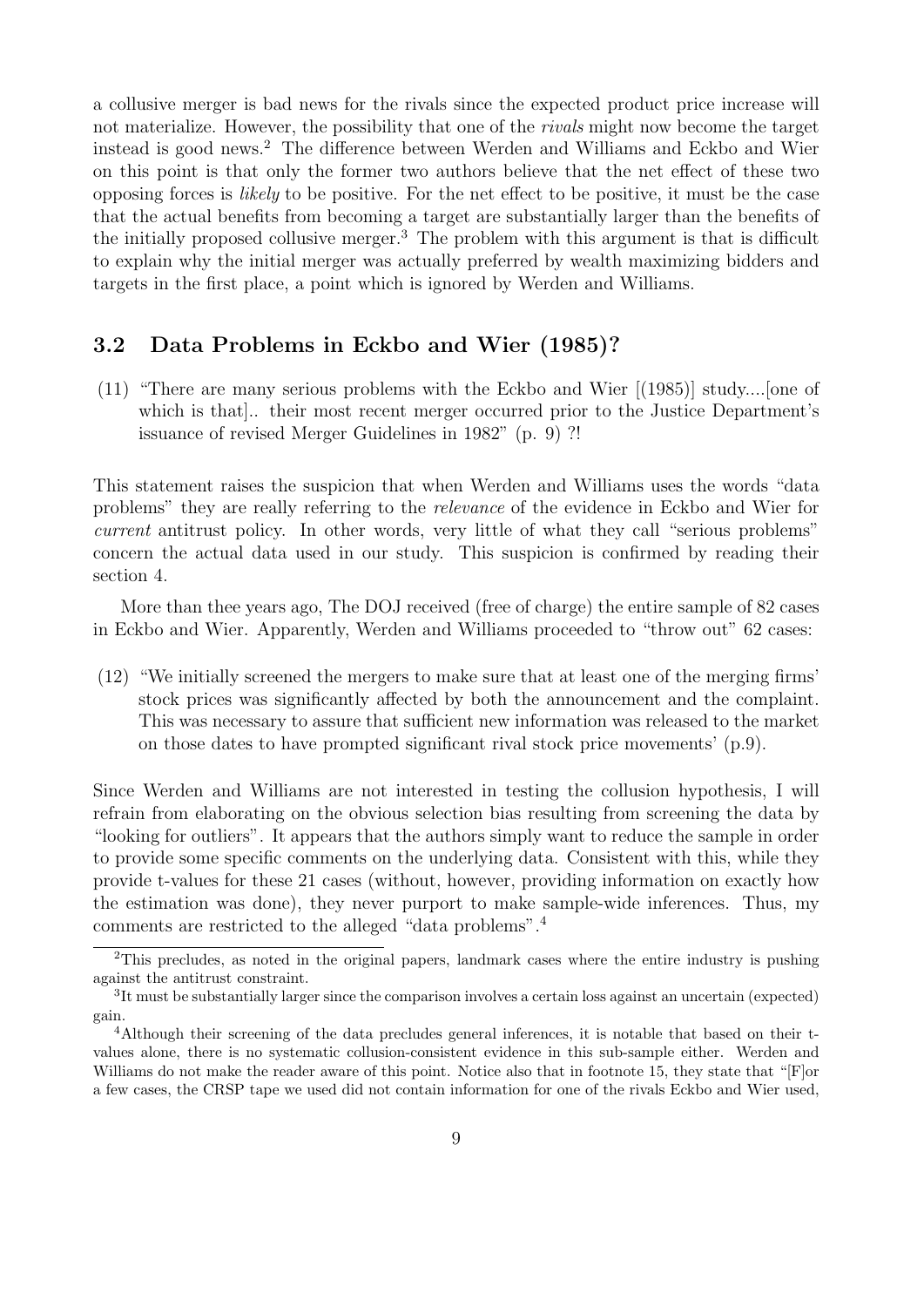(13) "The theories of the challenge in at least seven of the [21] mergers ... were not properly characterized as traditional horizontal theories based on increases in market concentration" (p. 10).

While this statement is essentially unintelligible, it also misses the point of the case selection procedure in Eckbo and Wier. We selected a case as long as the court documents stated that the case was challenged on the basis of a threat to "horizontal competition". The point was precisely not to second-guess this opinion but to let the evidence speak for itself. Instead, Werden and Williams want to preselect cases and exclude a challenge from analysis if it was based on, e.g., "potential competition". Again, this defeats the purpose of the scientific inquiry since it is equivalent to granting the DOJ the ability to fully understand the competitive nature of a merger (which, incidentally, the agency decided to challenge) before looking at the evidence.

 $(14)$  "In our view, mergers challenged but not blocked should be analyzed separately or not at all" (p. 11, emphasis added).

This refers to three of the 21 cases where the challenge was either withdrawn or rebuffed by the courts. They go on to state the following:

(15) "It is of limited value to assess initial enforcement decisions when those decisions were reversed without having had any real effect. Rather, it is much more useful to assess whether the legal system produced the proper outcomes. If the legal system determined that a merger did not pose a danger to competition, it is inappropriate to treat it like a merger for which the opposite conclusion was reached" (note 17).

Again, as in the quote at the beginning of this paper, the two authors reveal their fundamental bias: They simply refuse to believe that it makes any sense to unconditionally second-guess the DOJ's antitrust decisions.

Finally, Werden and Williams argue that not all of the rivals identified through the 5 digit SIC code can be considered as "relevant" rival firms. Again, any procedure for selecting rival firms –however replicable– is open to criticism, since it depends on how narrowly one wishes to define the relevant product market. Again, it is misleading to characterize this as a "data error". Also, in this context, it is important to mention (which Werden and Williams stubbornly refuse to do) that Eckbo and Wier collected rivals defined by the DOJ itself in order to test the sensitivity of the results to the rival firm selection procedure. And, as pointed out before, the rejection of the collusion hypothesis is even stronger when based on these agency-identified rival firms.<sup>5</sup>

and such rivals were omitted". In other words, Werden and Williams threw out rivals for which the CRSP changed the CUSIP number after 1984. For their information, no firms are ever dropped from the CRSP tapes.

<sup>&</sup>lt;sup>5</sup>Werden and Williams do indeed point out one real data error in Eckbo and Wier: Unfortunately, in one case we punched in the wrong date for the merger proposal. I have redone the analysis, and can report that correcting this error has no detectable impact on the earlier results.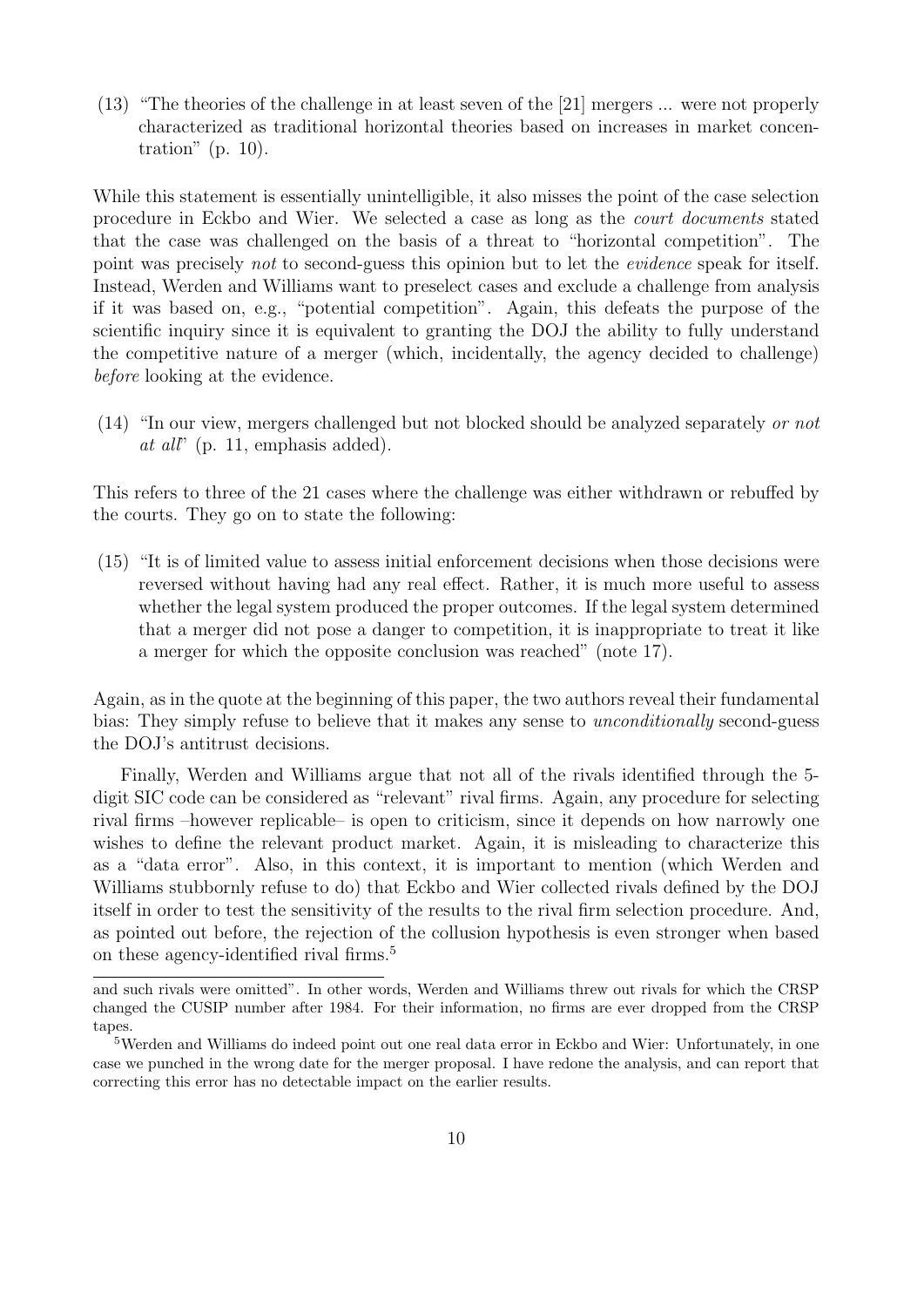## 4 Conclusions

Stock prices set in a rational, efficient market contain information which is useful in the process of diagnosing anticompetitive mergers. The accumulated evidence on antitrust enforcement indicates that the typical challenged merger work likely would have produced efficiency gains. In line with the results of Eckbo (1983) and Stillman (1983), Eckbo and Wier find that the evidence based on capital market data generally rejects the market power hypothesis. As long as the enforcement agencies continue to insist on rigid structural standards for evaluating the competitive effects of mergers, it is reasonable, given the evidence, to suspect that special interest groups, including those representing relatively inefficient producers and/or a rigid work force, will continue to attempt to take advantage of the regulatory process.

A public policy that leads to prosecution of efficient mergers harms consumers and benefits at most the competitors of the merging firms. Furthermore, if merger proposals typically convey new and valuable information to rival firms (as suggested by the positive rival firm performance), delays in execution due to complaints filed by the antitrust enforcement agencies effectively give these rival firms additional time to capitalize on the information, perhaps by competing for the target firms. The additional competition for the target shares reduces the value of a merger to the initial bidder firm, whether the merger is anti–competitive or efficient. In sum, while Eckbo and Wier are unable to identify a material benefit (in terms of improved selectivity) from granting the government significant enforcement powers such as those under the Hart–Scott–Rodino Act, the evidence indicates past antitrust law enforcement has quite possibly resulted in a substantial social cost in the form of a reduced incentive to undertake efficient mergers.

Of course, evidence that antitrust policy is costly does not necessarily rule out the possibility that the same policy is socially optimal: It is possible that the threat of a challenge also deters a sufficient number of collusive mergers from even reaching the state of a merger proposal. The benefit of the previous studies is then to refocus the debate on the perhaps most important remaining issue: What is the likely social value of the deterrent effect? Empirical evidence on this difficult issue is sparse and awaits further research.<sup>6</sup>

<sup>6</sup>Some preliminary evidence is presented in Eckbo (1988) based on horizontal mergers in Canada. Up to 1986, there were virtually no antitrust constraints on horizontal mergers in that country. In Eckbo (1988) I fail to detect any evidence of anticompetitive mergers in that country over the period 1964–1983.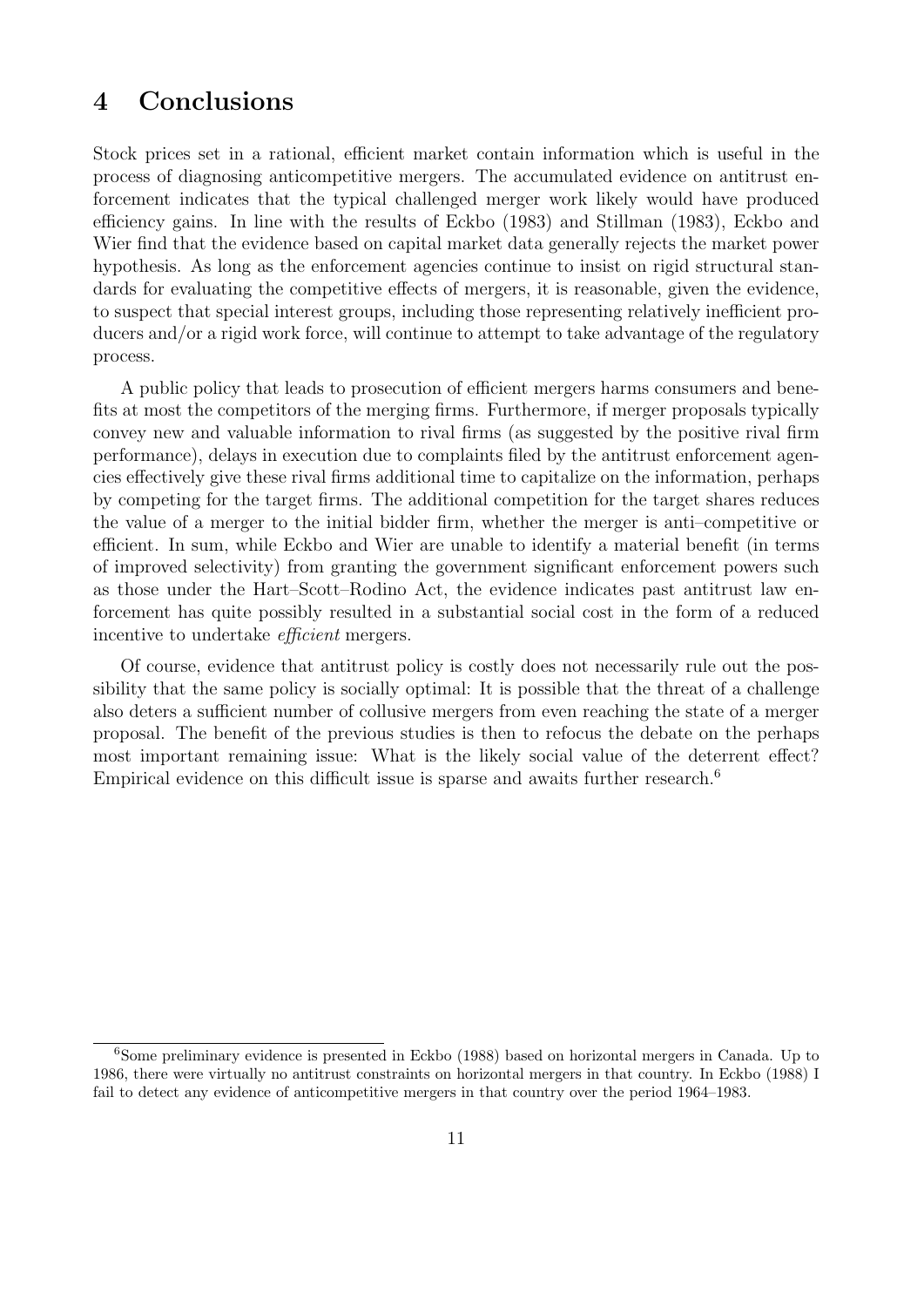#### References

- Brown, S. and J. Warner, 1985, Using daily stock returns: The case of event studies, Journal of Financial Economics 14, 3-31.
- Eckbo, B.E., 1983, Horizontal mergers, collusion, and stockholder wealth, Journal of Financial Economics 11, 241-273.
- Eckbo, B.E., 1985, Mergers and the market concentration doctrine: Evidence from the capital market, Journal of Business 58, 325-349.
- Eckbo, B.E., 1988, The market for corporate control: Policy issues and capital market evidence, in R.S. Khemani, D. Shapiro, and W.T. Stanbury, (eds.), Mergers, Corporate Concentration and Power in Canada, (The Institute for Research and Public Policy, Montreal), 143-225.
- Eckbo, B.E., 1988, Competition and wealth effects of mergers, in M. Trebilcock and M.A. Walker, (eds.), Economic Competition and the Law, forthcoming
- Eckbo, B.E. and P. Wier, 1985, Antimerger policy under the Hart-Scott-Rodino Act: A reexamination of the market power hypothesis, Journal of Law and Economics 28, 119-149.
- Stillman, R., 1983, Examining antitrust policy towards horizontal mergers, Journal of Financial Economics 11, 225-240.
- Werden, G.J. and M.A. Williams, 1989, The role of stock market studies in formulating antitrust policy toward horizontal mergers, Quarterly Journal of Business Administration, this issue.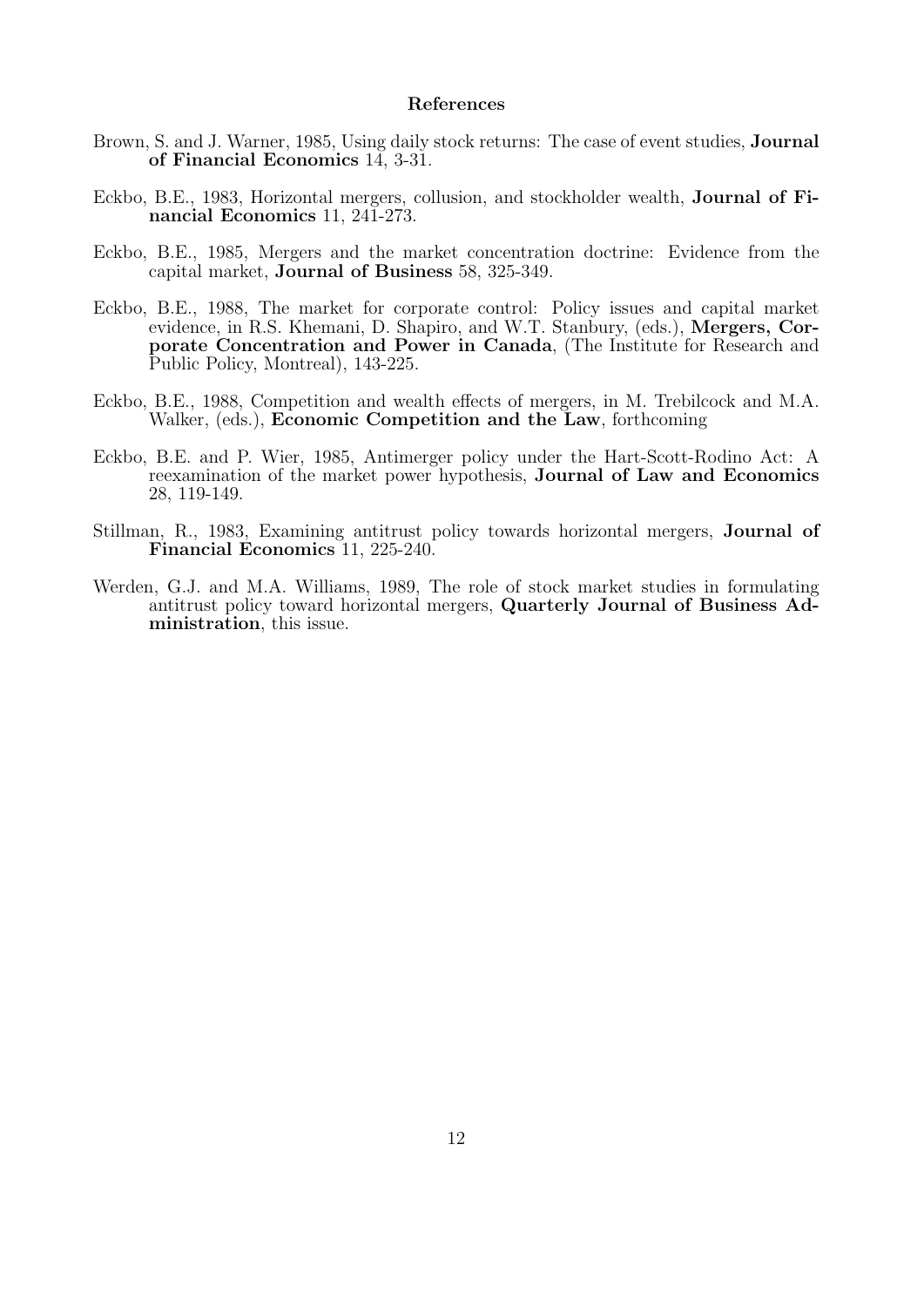Table 1 Predicted Abnormal Returns to the Merging Firms and their Rivals<sup>1</sup>

| Theory Predicting    |            |                                                 |                                 |  |
|----------------------|------------|-------------------------------------------------|---------------------------------|--|
| the Source of        | Type of    | Abnormal Returns to                             | Abnormal Returns to             |  |
| the Merger Gains     | Event      | Merging Firms                                   | Rival Firms                     |  |
|                      |            |                                                 |                                 |  |
| Market               | $\pi$ up   | Positive: Monopoly Rents                        | Positive: Monopoly Rents        |  |
|                      |            |                                                 |                                 |  |
| Power (Collusion)    | $\pi$ down | Negative: Loss of Monopoly                      | Negative: Loss of Monopoly      |  |
|                      |            | Rents                                           | Rents                           |  |
|                      |            |                                                 |                                 |  |
|                      | $\pi$ up   | Positive: Cost Savings<br>Negative: Competitive |                                 |  |
| Procedure Efficiency |            |                                                 | Disadvantages                   |  |
|                      |            |                                                 |                                 |  |
|                      | $\pi$ down | Negative: Loss of Cost Savings                  | Positive: Avoiding              |  |
|                      |            |                                                 | Competitive Disadvantages       |  |
|                      | $\pi$ up   | Positive: Undervalued                           | Zero or Positive:               |  |
| Information          |            | Resources                                       | Undervalued Resource and/or     |  |
|                      |            |                                                 | Possible Productivity Increases |  |
|                      | $\pi$ down | Zero                                            | Zero                            |  |

1. " $\pi$  up" denotes events which increases the probability of merger consummation, such as the merger proposal announcement or the announcement of a pro–defendant decision by the court. " $\pi$  down" denotes probability–decreasing events, such as the antitrust complaint announcement, announcement that the merger has been abandoned, a pro–government consent decree, or a pro–government decision by the court.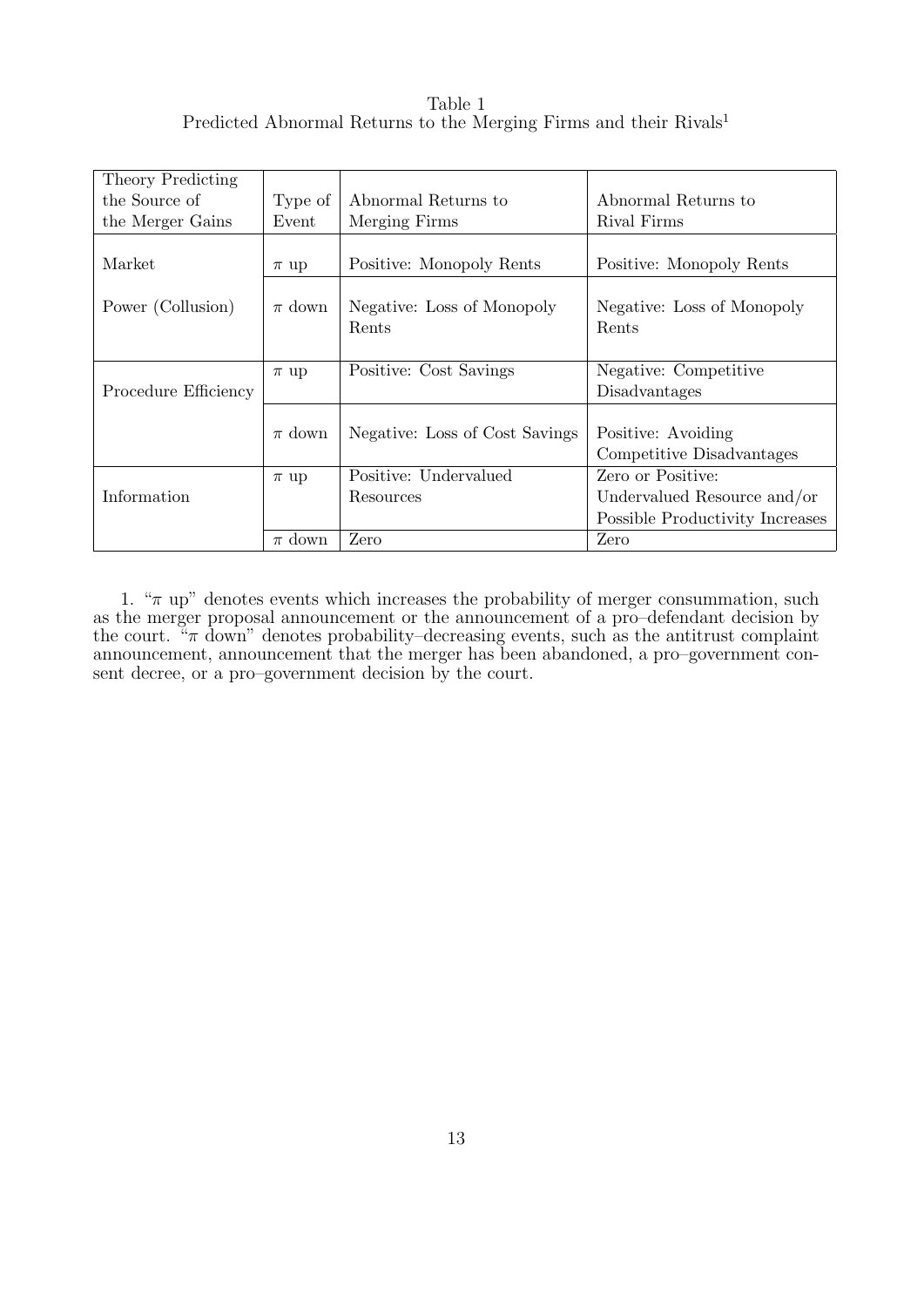Table 2 Abnormal Performance of Bidders, Targets and Rivals/1963–1981 <sup>1</sup>

|                | Observation         |                |            | SIC Rival  | Agency Rival |
|----------------|---------------------|----------------|------------|------------|--------------|
| Events         | Days                | <b>Bidders</b> | Targets    | Portfolios | Portfolios   |
|                |                     |                |            |            |              |
| Merger         | $-20$ through $+10$ | $3.0*$         | $25.7***$  | $3.0***$   | $3.3**$      |
| Proposal       | $-1$ through $+1$   | $.8**$         | $10.5***$  | .3         | $.6*$        |
|                |                     |                |            |            |              |
| Antitrust      | $-20$ through $+10$ | $-1.8$         | $-6.5***$  | 1.3        | 1.1          |
| Complaint      | $-1$ through $+1$   | $-1.4**8$      | $-7.6***$  | $9***$     | $.6\,$       |
|                |                     |                |            |            |              |
| Cancellation   | $-20$ through $+10$ | $-1.2$         | $-1.2$     | $-.2$      | $-.1$        |
| or Divestiture | $-1$ through $+1$   | $-0.6**$       | $-6.1***$  | $\cdot$ 2  | $.7*$        |
|                |                     |                |            |            |              |
| Dismissal or   | $-20$ through $+10$ | $-.5$          | Fewer than | $-3.2$     | $-3.3$       |
| No Divestiture | $-1$ through $+1$   | $-.5$          | 5 firms in | $-1.3$     | .4           |
|                |                     |                | sample     |            |              |

1. Percentage cumulative average abnormal returns are measured over 31-day intervals  $(-20 \text{ through } +10)$  abd 3-day intervals  $(-1 \text{ through } +1)$  containing Wall Street Journal announcement days (day 0). \*, \*\*, \*\*\* denote that the hypothesis of zero abnormal returns is rejected at the 10, 5, or 1 percent level of significance, respectively.